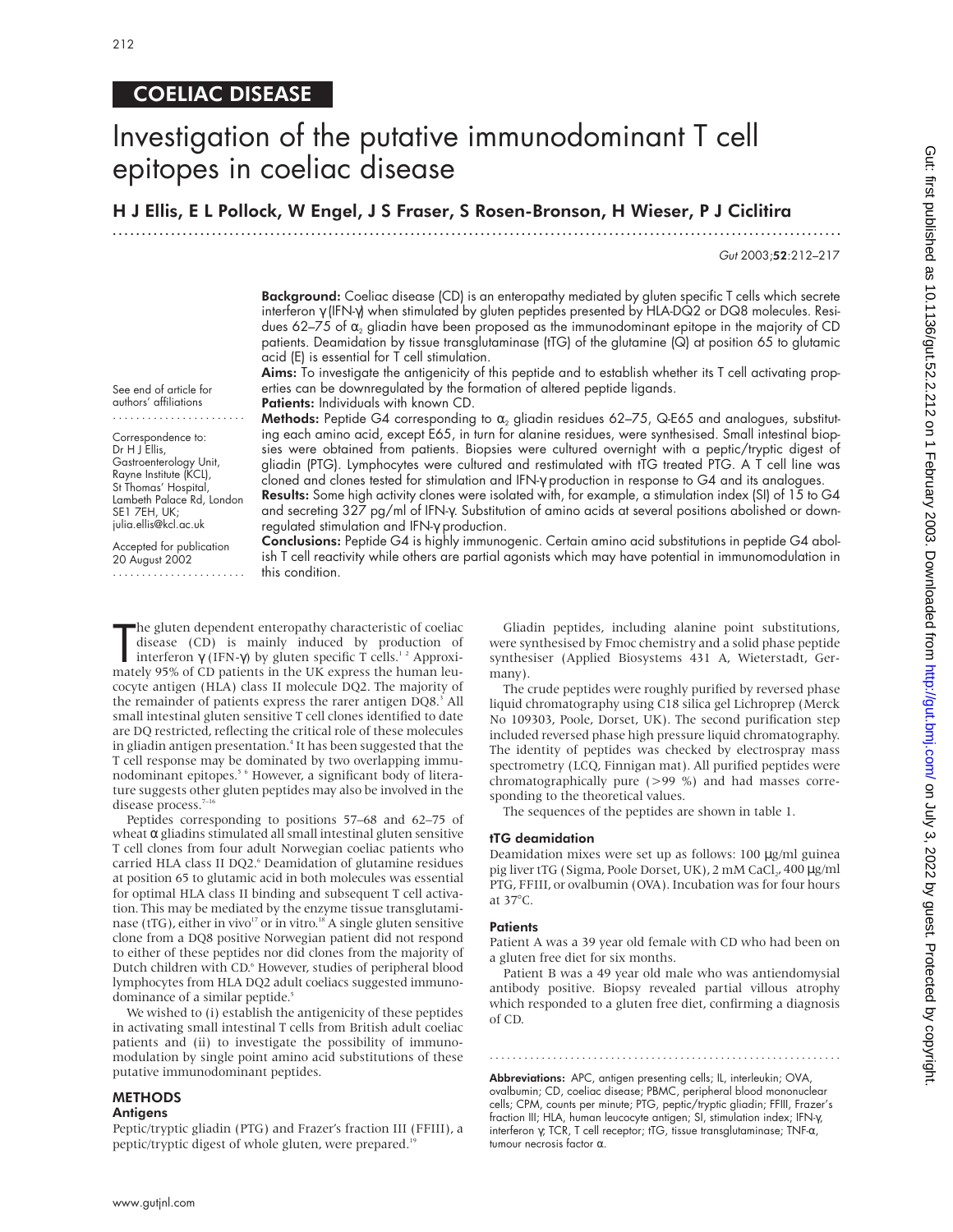**Table 1** Amino acid sequences of synthetic peptides and substituted peptides used in this study (single letter code)

| Amino acid sequences of synthetic peptides                                |                |
|---------------------------------------------------------------------------|----------------|
| <b>PQPELPY</b> PQPQLPY ( $\alpha$ -2 gliadin, residues 62-75, E65)        | G4             |
| $LQLQPFPQPELPY* (\alpha-9 \text{ gliadin}, \text{residues } 56-68, E65)$  | G <sub>5</sub> |
| LQLQPFPQPQLPYPQPQLPY (a-2 gliadin, residues 56-75)                        | G8             |
| LQLQPFPQPELPYPQPQLPY (a-2 gliadin, residues 56-75, E65)                   | G9             |
| Amino acid substituted peptides                                           |                |
| PQPELPYPQPQLPY (G4)                                                       |                |
| AQPELPYPQPQLPY (G4-1A)                                                    |                |
| PAPELPYPQPQLPY (G4-2A)                                                    |                |
| PQAELPYPQPQLPY (G-3A)                                                     |                |
| PQPEAPYPQPQLPY (G-5A)                                                     |                |
| PQPELAYPQPQLPY (G-6A)                                                     |                |
| PQPELPAPQPQLPY (G-7A)                                                     |                |
| PQPELPYAQPQLPY (G4-8A)                                                    |                |
| PQPELPYPAPQLPY (G4-9A)                                                    |                |
| PQPELPYPQAQLPY (G4-10A)                                                   |                |
| PQPELPYPQPALPY (G4-11A)                                                   |                |
| PQPELPYPQPQAPY (G4-12A)                                                   |                |
| PQPELPYPQPQLAY (G4-13A)                                                   |                |
| PQPELPYPQPQLPA (G4-14A)                                                   |                |
| * Pacidual 56, 68 at $\alpha$ O aliadin was symthosized compared with the |                |

\*Residues 56–68 of α-9 gliadin was synthesised, compared with the<br>sequence published.<sup>6</sup> This was because the synthetic sequence 57–68 was found to be unstable at the N terminal glutamine residue, which was partially cyclised forming pyroglutamic acid.

Patient C was a 62 year old man with CD who had been on a gluten free diet for eight months.

Patient D was a 29 year old woman who was on a gluten containing diet with a finding of positive antiendomysial antibodies. Biopsy revealed partial villous atrophy which responded to a gluten free diet, confirming the diagnosis of CD.

All patients gave written informed consent to the study which had been passed by the St Thomas' Hospital ethics committee.

### DR/DQ typing

Where possible, low resolution DQ typing of subjects was performed using polymerase chain reaction-single strand conformational polymorphism, as described previously.<sup>20</sup>

### Establishment of small intestinal T cell lines

Methods were based on those of Molberg and colleagues.<sup>21</sup> In later experiments, Plasmocin (2.5 µg/ml; Invivogen Ltd, Cayla, Toulouse-Cedex, France) was used at all stages to prevent infection with mycoplasma. Small intestinal biopsies obtained from coeliac patients were incubated overnight in the presence of 5 mg/ml FFIII or PTG. Biopsies were then disrupted to release lymphocytes and passed through a 70  $\mu$ m cell filter (Falcon; Becton Dickson Ltd, Cowley, Oxford, UK). The collected cells were cultured in RPMI medium with 10% heat inactivated autologous plasma plus 1×10<sup>6</sup>/ml irradiated autologous peripheral blood mononuclear cells (PBMC) and 10 U/ml human recombinant interleukin 2 (IL-2) (Amersham, High Wycombe, Bucks, UK). Cells were restimulated every seven days with FFIII or PTG, both pretreated with tTG, at a final concentration of 200 µg/ml. Autologous irradiated (22 Grey) PBMC acted as antigen presenting cells (APC).

### T cell transformation assays

T cell transformation assays were performed a minimum of seven days after antigenic stimulation. The antigens tested were tTG deamidated PTG or FFIII (200 µg /ml) and peptides G9 (10 µg/ml: 3.7 µmol/ml), G8 (10 µg/ml: 3.7 µmol/ml), G4 (3.7 µmol/ml), or G5 (3.7 µmol/ml). tTG treated OVA (200 µg /ml) was the negative control.

Complex antigens were incubated overnight with APC  $(5 \times 10^4)$  prior to addition of T cells  $(5 \times 10^4)$ ; peptide antigens were incubated for four hours only. Following incubation for

Table 2 Reactivity of a T cell line developed by incubating biopsies overnight with PTG—that is, gliadins only

| Test        | <b>CPM</b>   | <b>SI</b> |
|-------------|--------------|-----------|
| $T + APC$   | 680 (33)     |           |
| $T + PHA$   | 15477 (3198) | 23        |
| T+APC+FFIII | 6036 (9)     |           |
| $T+APC+PTG$ | 6453 (425)   | 10        |

Values are mean (SEM). CPM, counts per minute; APC, antigen presenting cells; PTG, peptic/tryptic gliadin; FFIII, Frazer's fraction III; PHA, phytohaemagglutinin; SI, stimulation index.

18–48 hours, tritiated thymidine was added for 18 hours prior to harvesting and counting of thymidine incorporation. The stimulation index (SI) was calculated by dividing the mean counts per minute (cpm) for T cells plus APC plus antigen by the mean cpm for T cells plus APC. An SI of 2 or more was considered positive.

In some cases, culture supernatants from the above assays were collected and the production of IFN-γ and interleukin 4 (IL-4) were measured using a kit, according to the manufacturer's instructions (R&D systems, Minneapolis, USA). In later experiments, high sensitivity IL-4 and IL-10 detection kits, supplied by Amersham (High Wycombe, Bucks, UK) were used.

## Cloning

Gluten antigen specific T cell lines were cloned at 1 cell per well in Terasaki plates in the presence of 1 µg/ml phytohaemagglutinin (Abbott Laboratories, Queenborough, Kent, UK), 1×106 /ml irradiated allogenic PBMC, and IL-2 10 U/ml. After 7–10 days the plates were screened. Clones were expanded using the same stimulation mix and then tested for reactivity with tTG treated PTG. PTG specific clones were tested with peptides and analogues.

## RESULTS

## T cell lines

#### A line stimulated by gliadins only

Results for patient B (DQ8) are shown in table 2. The biopsies were cultured overnight in the presence of PTG—that is, gliadins only. T cells were grown up and the line tested after seven days. The line displayed strong reactivity to both PTG and FFIII, with stimulation indices of 9.5 and 8.8, respectively.

## Lines stimulated by gliadins and glutenins

Table 3 shows the responses of a T cell line derived from biopsies (patient A) cultured overnight with FFIII—that is, gliadins and glutenins. After one restimulation with phytohaemagglutinin, stimulation indices of 30 to FFIII and 6 to PTG were obtained.

The line from patient C (table 4), biopsies again having been cultured overnight with FFIII, was tested after four subsequent restimulations with FFIII. The line had an SI of 80 for PTG, 94 for FFIII, and 39 for peptide G9.

| Table 3 Reactivity of a T cell line stimulated with a<br>mix of gliadins and glutenins |             |           |  |  |  |  |  |  |  |
|----------------------------------------------------------------------------------------|-------------|-----------|--|--|--|--|--|--|--|
| Test                                                                                   | <b>CPM</b>  | <b>SI</b> |  |  |  |  |  |  |  |
| $T + APC$                                                                              | 164(4)      |           |  |  |  |  |  |  |  |
| $T + PHA$                                                                              | 11381 (319) | 69        |  |  |  |  |  |  |  |
| T+APC+FFIII                                                                            | 4955 (601)  | 30        |  |  |  |  |  |  |  |
| T+ APC+PTG                                                                             | 955 (95)    | 6         |  |  |  |  |  |  |  |

Values are mean (SEM).

CPM, counts per minute; APC, antigen presenting cells; PTG, peptic/tryptic gliadin; FFIII, Frazer's fraction III; PHA, phytohaemagglutinin; SI, stimulation index.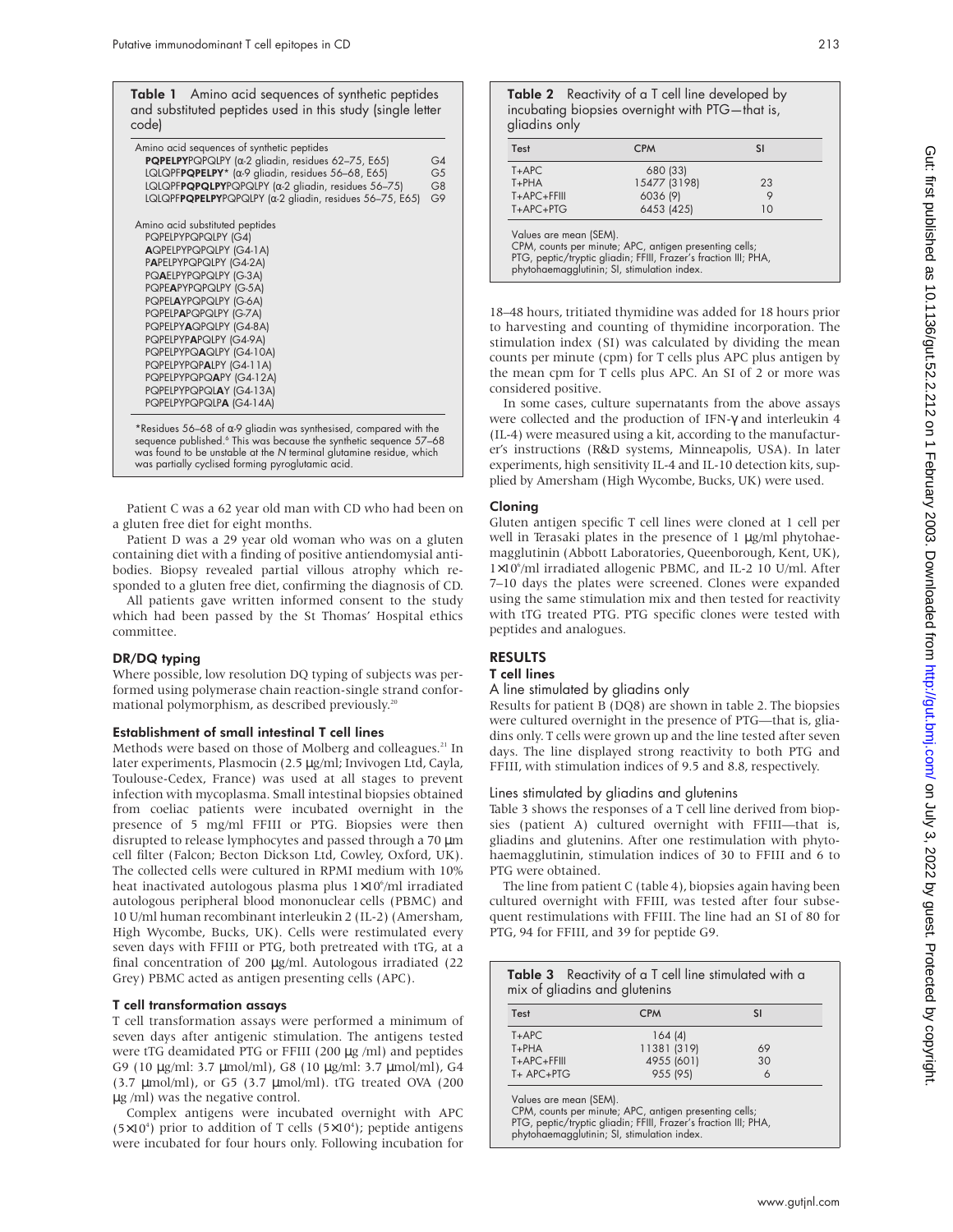|                     | Table 4 Reactivity of a T cell line with FFIII as the |
|---------------------|-------------------------------------------------------|
| stimulating antigen |                                                       |
|                     |                                                       |

| Test              | <b>CPM</b>  | SI |  |
|-------------------|-------------|----|--|
| $T + APC$         | 115(16)     |    |  |
| $T + APC + FFIII$ | 10764 (478) | 94 |  |
| $T+APC+PTG$       | 9171 (241)  | 80 |  |
| $T+APC+G9$        | 4481 (169)  | 39 |  |
|                   |             |    |  |

Values are mean (SEM).

CPM, counts per minute; APC, antigen presenting cells; PTG, peptic/tryptic gliadin; FFIII, Frazer's fraction III; SI, stimulation index.

Table 5 Reactivity of a T cell line from patient D stimulated with PTG after two weeks in culture

| Test              | <b>CPM</b> | <b>SI</b> |  |
|-------------------|------------|-----------|--|
| $T+APC$           | 161(42)    |           |  |
| $T + PHA$         | 703 (162)  | 4.3       |  |
| $T + APC + FFIII$ | 726 (81)   | 4.5       |  |
| $T+APC+PTG$       | 488 (170)  | 3         |  |
| $T+APC+G9$        | 686 (146)  | 4.2       |  |
| $T+APC+G5$        | 185 (32)   | 1.1       |  |
| $T+APC+G4$        | 325 (95)   | 2.0       |  |

Values are mean (SEM).

CPM, counts per minute; APC, antigen presenting cells;

PTG, peptic/tryptic gliadin; FFIII, Frazer's fraction III; PHA, phytohaemagglutinin; SI, stimulation index.

Table 6 Reactivity and cytokine secretion of a T cell line from patient D stimulated with PTG after four weeks in culture

| Test        | <b>CPM</b>   | SI | IFN- $\gamma$ (pg/ml) |
|-------------|--------------|----|-----------------------|
| $T + APC$   | 611 (76)     |    | 0                     |
| $T + PHA$   | 2379 (94)    |    | 66                    |
| T+APC+FFIII | 4933 (186)   | 8  | 11                    |
| $T+APC+PTG$ | 4372 (167)   |    | 9                     |
| $T+APC+G9$  | 22356 (3514) | 37 | 180                   |
| $T+APC+G5$  | 1289 (308)   | 2  | 23                    |
| $T+APC+G4$  | 7029 (1560)  | 12 | 55                    |

Values are mean (SEM).

CPM, counts per minute; APC, antigen presenting cells;

PTG, peptic/tryptic gliadin; FFIII, Frazer's fraction III; PHA,

phytohaemagglutinin; SI, stimulation index. Interferon γ (IFN-γ) secretion shown in pg/ml; limit of sensitivity 5 pg/ml.

Attempts to clone these three lines failed; this was thought to be due to mycoplasma infection. For patient D, Plasmocin was added to eradicate this problem.

## Changing reactivity of a line during culture

Biopsies from patient D were stimulated overnight with PTG and restimulated once with PTG. One week later, the T cell line had an SI of 3 for PTG and 4 for FFIII and peptide G9 (table 5). After a further two restimulations, the response to FFIII had doubled to 8 whereas the response to peptide G9 had increased eightfold to 37 (table 6).

## T cell clones

The above line was cloned and 30 clones resulted. Eleven clones with strong growth were tested initially against tTG treated PTG.

## Cytokine profile

The three clones with the highest stimulation to PTG were screened for their reaction to peptides G9, G4, and G5. Results are shown in table 7. In each case there was a high level of reactivity to G9 and G4, with somewhat lower levels to peptide G5. IFN-γ activity to some extent mirrored these results. Whereas clone 6 secreted only IFN-γ, a Th1 profile, clones 9 and 8 secreted IFN-γ and IL-4 in a ratio 4:1—that is, a Th0 profile (see tables 8 and 9).

## Effect of deamidation at Q65 on T cell stimulation

To confirm the importance of deamidation of the glutamine residue at position 65, we tested the response of clone 5 with peptides G8 and G9—that is, the combined G4 and G5 peptides with (G9) and without (G8) deamidation at position 65. SI to G9 was 56 while SI to G8 was 61. The difference between the means of triplicate results was not significantly different using the Student's *t* test (p=0.45) (data not shown). We tested clone 9 with various concentrations of peptides G9 and G8. The results are shown in table 8. At various concentrations of peptide, stimulation of T cells with peptide G8 was consistently 50% less than that with G9. Interestingly, at 10 µg/ml of peptide, IFN-γ secretion was 50% lower in response to G8, mirroring T cell stimulation whereas IL-4 secretion was abolished. In a later experiment we showed that clone 9 could be stimulated (SI 2.5) by peptide G9 at 0.1 µg/ml. With peptide G8 at 0.1 µg/ml, the SI of 1.97 fell below the cutoff for positivity but the mean of triplicate counts was significantly different to that without antigen (p=0.012) (data not shown).

## HLA class II restriction

Stimulation of clones 5 and 6 by peptide G9 could be blocked by 58% and 59%, respectively, by preincubation of antigen pulsed autologous PBMC with the anti-DQ2 antibody SPV-L3 (data not shown). Similarly, stimulation of T cell clone 5 could be achieved using human bare lymphocytes transfected with human DQ2, $^{22}$  albeit with a relatively low SI of 3.2 (data not shown). Patient D was formally typed as DR3, DQ2.

## Effect of amino acid substituted peptides on T cell stimulation and cytokine secretion

The SI of T cell clones with peptide G4 was compared with that of amino acid substituted peptides. Initially, we used T cell clone 6. In the case of testing peptides G4-13A and G4-14A, there were insufficient cells from clone 6 available and therefore clone 8 was used. Table 9 demonstrates that while substitutions G4-11A through G4-14A had no effect on T cell stimulation or IFN-γ production, other substitutions had a profound influence. Substitutions at positions G4-3A through G4-10A

|                | <b>Table 7</b> Reactivity and interferon $\gamma$ (IFN- $\gamma$ ) secretion of clones 6, 8, and 9 |            |           |            |           |            |           |            |  |  |
|----------------|----------------------------------------------------------------------------------------------------|------------|-----------|------------|-----------|------------|-----------|------------|--|--|
|                | <b>PTG</b>                                                                                         |            |           | Peptide G9 |           | Peptide G4 |           | Peptide G5 |  |  |
| <b>Test AG</b> | <b>SI</b>                                                                                          | <b>IFN</b> | <b>SI</b> | <b>IFN</b> | <b>SI</b> | <b>IFN</b> | <b>SI</b> | <b>IFN</b> |  |  |
| Clone 6        |                                                                                                    | 54         | 60        | 1100       | 49        | 38         |           | 13         |  |  |
| Clone 8        |                                                                                                    | 23         | 25        | 410        | 22        | 33         | 5         | 37         |  |  |
| Clone 9        | 22                                                                                                 | 34         | 27        | 430        | 27        | 410        | 12        | 220        |  |  |

Values are mean (SEM). Ag, antigen; PTG, peptic/tryptic gliadin; SI, stimulation index.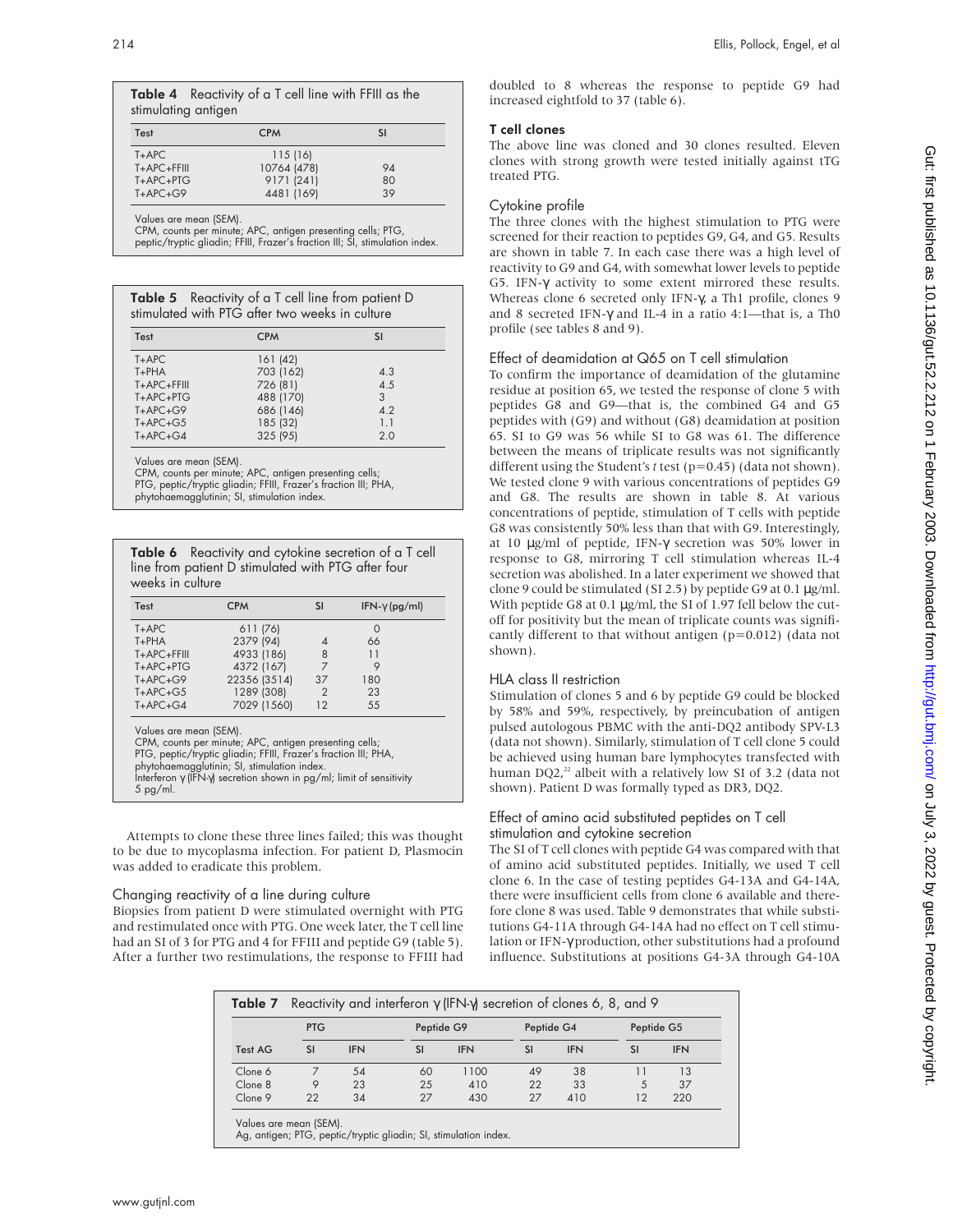peptide (peptide G9 <sup>v</sup> G8)

| SI<br>G9<br>Antigen (µg/ml)                                                                                                          |     |                     |    |                | IFN- $\gamma$ (pg/ml) |               | $IL-4$ (pg/ml)                                                             |                |  |
|--------------------------------------------------------------------------------------------------------------------------------------|-----|---------------------|----|----------------|-----------------------|---------------|----------------------------------------------------------------------------|----------------|--|
|                                                                                                                                      |     | G <sub>8</sub><br>% |    | G9             | G <sub>8</sub><br>%   |               | G9                                                                         | G <sub>8</sub> |  |
| 10                                                                                                                                   | 9.0 | 5.0                 | 55 | 245            | 120                   | 49            | 92                                                                         | $\mathbf 0$    |  |
| 5                                                                                                                                    | 9.2 | 5.3                 | 58 |                |                       |               |                                                                            |                |  |
| $\mathbf{1}$                                                                                                                         | 6.8 | $\overline{4}$      | 58 |                |                       |               |                                                                            |                |  |
| Limits of senstivity for interferon $\gamma$ (IFN- $\gamma$ ) 30 pg/ml and interleukin 4 (IL-4) 3.5 pg/ml.<br>SI, stimulation index. |     |                     |    |                |                       |               |                                                                            |                |  |
| Table 9<br>G4                                                                                                                        |     |                     |    |                |                       |               | Reactivity of clones 6 and 8 with alanine substituted analogues of peptide |                |  |
| Test (clone 6)                                                                                                                       |     | <b>CPM</b>          |    | <b>SI</b>      |                       | IFN- $\gamma$ | $IL-4$                                                                     |                |  |
| T+APC only                                                                                                                           |     | 572 (42)            |    |                |                       | $\Omega$      | $\mathbf{O}$                                                               |                |  |
| PQPELPYPQPQLPY                                                                                                                       |     | 9528 (124)          |    | 15             |                       | 400           | $\mathbf{O}$                                                               |                |  |
| <b>AQPELPYPQPQLPY</b>                                                                                                                |     | 1086 (211)          |    | $\overline{2}$ |                       | 60            | $\mathbf{O}$                                                               |                |  |
| <b>PAPELPYPQPQLPY</b>                                                                                                                |     | 590 (48)            |    | $\mathbf{1}$   |                       | 42            | $\Omega$                                                                   |                |  |
| Test (clone 6)                                                                                                                       |     | <b>CPM</b>          |    | <b>SI</b>      |                       | IFN- $\gamma$ | $IL-4$                                                                     |                |  |
| T+APC only                                                                                                                           |     | 1053 (911)          |    |                |                       | 31            | $\circ$                                                                    |                |  |
| PQPELPYPQPQLPY                                                                                                                       |     | 14764 (3870)        |    | 14             |                       | 232           | $\mathbf{O}$                                                               |                |  |
| <b>PQAELPYPQPQLPY</b>                                                                                                                |     | 343 (110)           |    | $<$ ]          |                       | $\mathbf{O}$  | $\mathbf 0$                                                                |                |  |
| <b>PQPEAPYPQPQLPY</b>                                                                                                                |     | 244 (59)            |    | $<$ ]          |                       | $\mathbf{O}$  | $\mathbf 0$                                                                |                |  |
| <b>PQPELAYPQPQLPY</b>                                                                                                                |     | 182 (42)            |    | $<$ ]          |                       | $\circ$       | $\mathbf 0$                                                                |                |  |
| <b>PQPELPAPQPQLPY</b>                                                                                                                |     | 236 (25)            |    | $<$ ]          |                       | $\Omega$      | $\mathbf 0$                                                                |                |  |
| <b>PQPELPYAQPQLPY</b>                                                                                                                |     | 211 (33)            |    | $\leq$         |                       | $\Omega$      | $\mathbf 0$                                                                |                |  |
| <b>PQPELPYPAPQLPY</b>                                                                                                                |     | 798 (123)           |    | $\leq$         |                       | 31            | 0                                                                          |                |  |
| <b>PQPELPYPQAQLPY</b>                                                                                                                |     | 341 (70)            |    | $\leq$ 1       |                       | $\Omega$      | $\Omega$                                                                   |                |  |
| <b>PQPELPYPQPALPY</b>                                                                                                                |     | 14454 (197)         |    | 14             |                       | 205           | $\mathbf 0$                                                                |                |  |
| <b>PQPELPYPQPQAPY</b>                                                                                                                |     | 13681 (1209)        |    | 13             |                       | 225           | $\Omega$                                                                   |                |  |
| Test (clone 8)                                                                                                                       |     | <b>CPM</b>          |    | <b>SI</b>      |                       | $IFN-v$       | $II - 4$                                                                   |                |  |

Table 8 Comparison of reactivity of clone 9 with deamidated and non-deamidated

| Test (clone 8)        | <b>CPM</b>   | <b>SI</b> | IFN- $\gamma$ | $IL - 4$ |  |
|-----------------------|--------------|-----------|---------------|----------|--|
| $T+APC$               | 4238 (418)   |           | 50            |          |  |
| <b>POPELPYPOPOLPY</b> | 51683 (913)  | 12        | 575           | 130      |  |
| <b>POPELPYPOPOLAY</b> | 54782 (771)  | 13        | 600           | nd       |  |
| <b>POPELPYPOPOLPA</b> | 57467 (1999) | 14        | 600           | nd       |  |

Values are mean (SEM).

CPM, counts per minute; APC, antigen presenting cells; SI, stimulation index.

Interferon γ (IFN-γ) and interleukin 4 (IL-4) concentrations shown in pg/ml. Limits of sensitivity: IL-4 30 pg/ml, IFN-γ 30 pg/ml.

abolished T cell stimulation and IFN-γ production, with the exception of position 9, where there was residual IFN-γ production, equivalent to that without antigen. Substitutions at positions 1 and 2 led to partial downregulation of T cell stimulation and IFN-γ secretion. Clone 6 did not secrete IL-4. The results were confirmed in clones 4 and 9 from the same individual (see fig 1A, B). Again, G4-1A and G4-9A appeared to afford slight T cell stimulation and/or IFN-γ secretion but G4-2A was inactive with both of these clones. With clone 9, IL-4 secretion (60 pg/ml) fell below the detection limit of the assay (30 pg/ml) when any of the substituted peptides was used and therefore we could not calculate the ratio of the pro:anti-inflammatory cytokines. In the case of clone 4, we measured IL-10 secretion and showed that substitutions G4-1A and G4-9A allowed partial secretion of IL-10 compared with that with the native peptide G4 (fig 1C).

## **DISCUSSION**

## Gliadins and glutenins as stimulating antigens

Early experiments show that the antigen used for prestimulation of biopsies and subsequent stimulation and expansion of a line may affect its specificities. This suggests that there may be T cell antigenic determinants present in FFIII (a whole gluten fraction) which are not present in PTG (gliadins only).

Van de Wal and colleagues<sup>15 16</sup> used peptic tryptic gluten to stimulate the growth of intestinal T cells and isolated two clones which recognised glutenin peptides. However, Arentz-Hansen and colleagues<sup>6</sup> used PTG to stimulate T cells overnight in biopsy explants and produced a set of clones which responded to a particular gliadin epitope. Our data support the notion that the glutenins, comprising a heterogeneous group of proteins, high and low molecular weight subunits of glutenin, and glutenin bound gliadin, may contain T cell antigens although these differ between protein types. The range of T cell antigenic determinants may also vary between individuals.

## Immunogenicity of the peptides

Two groups have published evidence of immunodominant epitopes within the  $\alpha$  gliadins.<sup>56</sup> In the two patients that were tested by us—that is, patients C and D—the corresponding peptides appeared to be highly immunogenic. In patient D we examined the response after two and four weeks in culture. Although there was some response to peptide G9 in the early culture, the very high response was not seen until later. This patient was on a gluten containing diet when biopsied—that is, a mixture of gliadins and glutenins. When the T cell line was repeatedly stimulated in vitro with gliadins only, the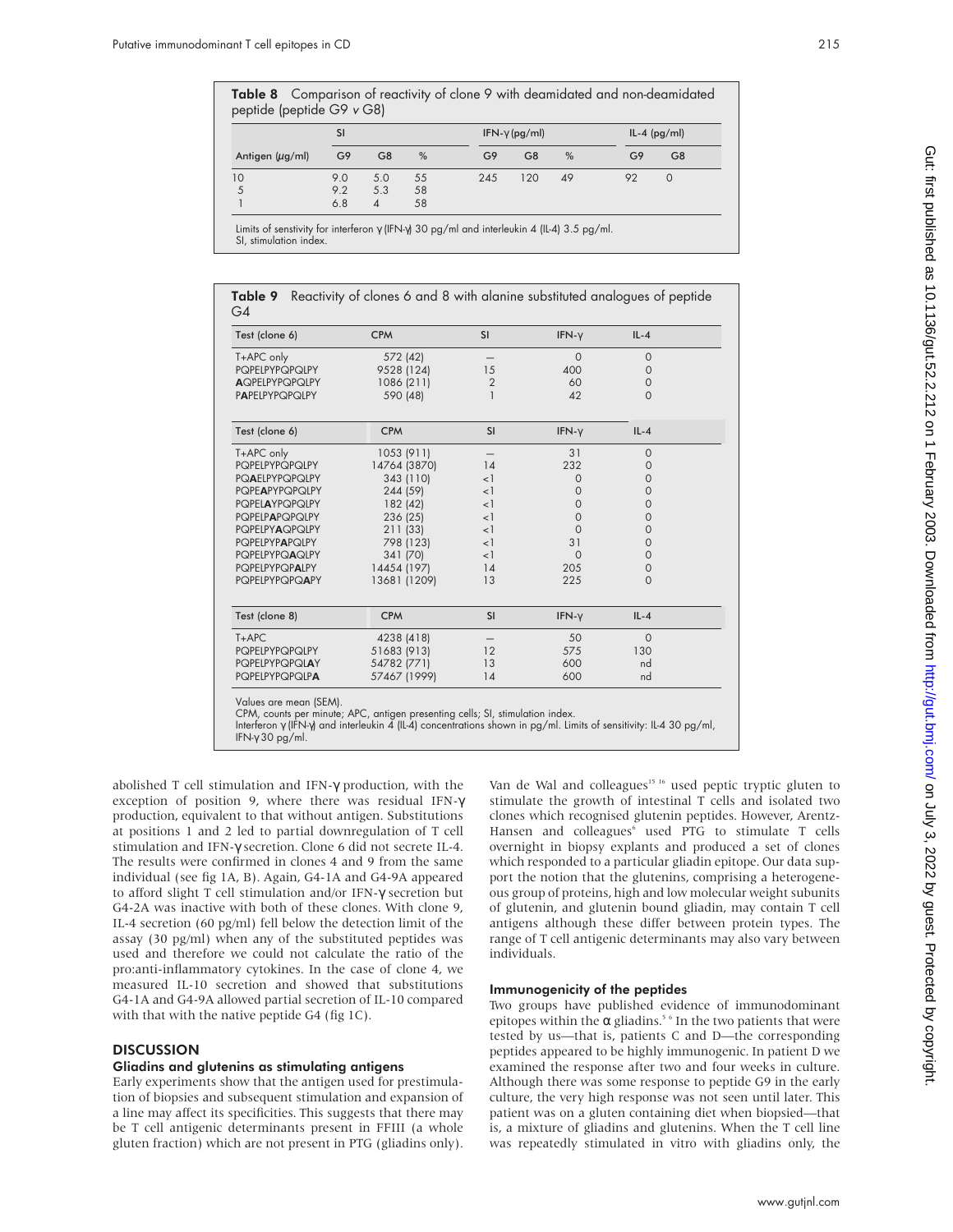





Figure 1 Effect of alanine point substitutions of peptide G4 on stimulation of clone 4 (A) and clone 9 (B). Bars represent the mean (SEM) of triplicate counts per minute (CPM) obtained for each test. Curves shows interferon γ (IFN-γ) secretion (detection limit of the assay was 15 pg/ml in (A) and 30 pg/ml in (B)). (C) Effect of alanine point substitutions of peptide G4 on interleukin (IL)-10 and IL-4 secretion of clone 4. The lower detection limit of the IL-10 assay was 1 pg/ml and for IL-4, 1.25 pg/ml. APC, antigen presenting cells.

response became directed towards peptides G9 and G4. It is possible that the very high level of response to this peptide may not be fully representative of the situation in vivo but to some extent an artefact of persistent culture with gliadins only, leading to epitope focusing in vitro. This result, obtained in one patient only, needs confirmation before such a conclusion could be drawn.

216 Ellis, Pollock, Engel, et al

DQ2 pockets

|                                                                                    |  | P1 P2 P3 P4 P5 P6 P7 P8 P9  |  |  |  |  |  |  |
|------------------------------------------------------------------------------------|--|-----------------------------|--|--|--|--|--|--|
|                                                                                    |  | P Q P E L P Y P Q P Q L P Y |  |  |  |  |  |  |
| α <sub>2</sub> aliadin      62  63  64  65  66  67  68  69  70  71  72  73  74  75 |  |                             |  |  |  |  |  |  |

Figure 2 Proposed binding motif for peptide G4 in HLA-DQ2.<sup>6</sup>

## T cell clones

For patient D, the first three clones, selected only on the basis of good growth and high reactivity with PTG, were highly reactive with peptides G9, G4, and G5, the putative major and minor immunodominant epitopes.<sup>6</sup> Additionally, there was high production of IFN-γ by these clones. The data again indicate that these peptides are highly immunogenic and are cross reactive at the T cell clone level with the larger combined peptide G9. Our unpublished data demonstrate that peptide G8—that is, native undeamidated G9—causes the histological lesion characteristic of CD.<sup>23</sup>

### Effect of deamidation at position Q65

A peptide without deamidation at position Q65 (G8) was of similar activity to the deamidated peptide G9 when used at high concentration with clone 5. We repeated the experiment with clone 9 and found that with decreasing concentration of antigen the response to non-deamidated peptide was consistently approximately 50% of that with deamidated peptide. Our data, while slightly different, do not contradict those of Molberg and colleagues<sup>18</sup> who reported the necessity for deamidation in T cell recognition of gliadin. In the latter case a minority of highly reactive clones gave good stimulation even without tTG treatment although the SIs were always less than with tTG deamidation. Our results with clone 9 suggest that although the DQ2 binding cleft has a preference for an amino acid with a negatively charged side chain<sup>24</sup>—that is, glutamic acid rather than glutamine at position 65—this is not essential for binding, and given suitably reactive clones a high level of stimulation may be achieved even in the absence of optimal DQ2 binding. The level of T cell stimulation was mirrored by IFN-γ production although IL-4 production was abolished, suggesting a subtle change in T cell function, secondary to a change in DQ2 binding characteristics caused by lack of a negative side chain at position 65. We suggest that clone 5 may have a T cell receptor (TCR) which is highly promiscuous with respect to the tightness/ confirmation of binding of peptide by DQ2.

### Effect of amino acid substituted peptides

We used peptides with sequential amino acid substitutions to examine the specificity of the clones. Alanine was used as this is a small neutral amino acid. Substitutions G4-3A through G4-10A abolished T cell stimulation and IFN-γ production by clones 4, 6, and 9, with the exception of peptide G4-9A which generated a low stimulation and/or cytokine production from all clones. Substitution at position 1 caused a partial downregulation of T cell stimulation, IFN-γ and, in one case, IL-10 secretion. Our data support those of others $6$  who, using lysine residues to substitute three positions in α2-62-75 (G4), surmised that amino acids 62–70 lay within the binding cleft of DQ2 (see fig 2). We found that substituting any of these residues with neutral alanine profoundly affected T cell activation, suggesting that either DQ2 binding or TCR contact was affected. Whereas Arentz-Hansen *et al* noted that substitution of the neutral amino acid leucine with a positively charged one (lysine) at position 66 did not affect DQ2 binding or T cell activation, we found that T cell activation was obliterated by the substitution of a neutral alanine residue, peptide G4-5A. This is interesting because this residue is thought to point towards the TCR when a peptide is positioned within the DQ2 binding cleft.<sup>24</sup> As the substitution in peptide G4-5A involves changing only one neutral amino acid (leucine) for